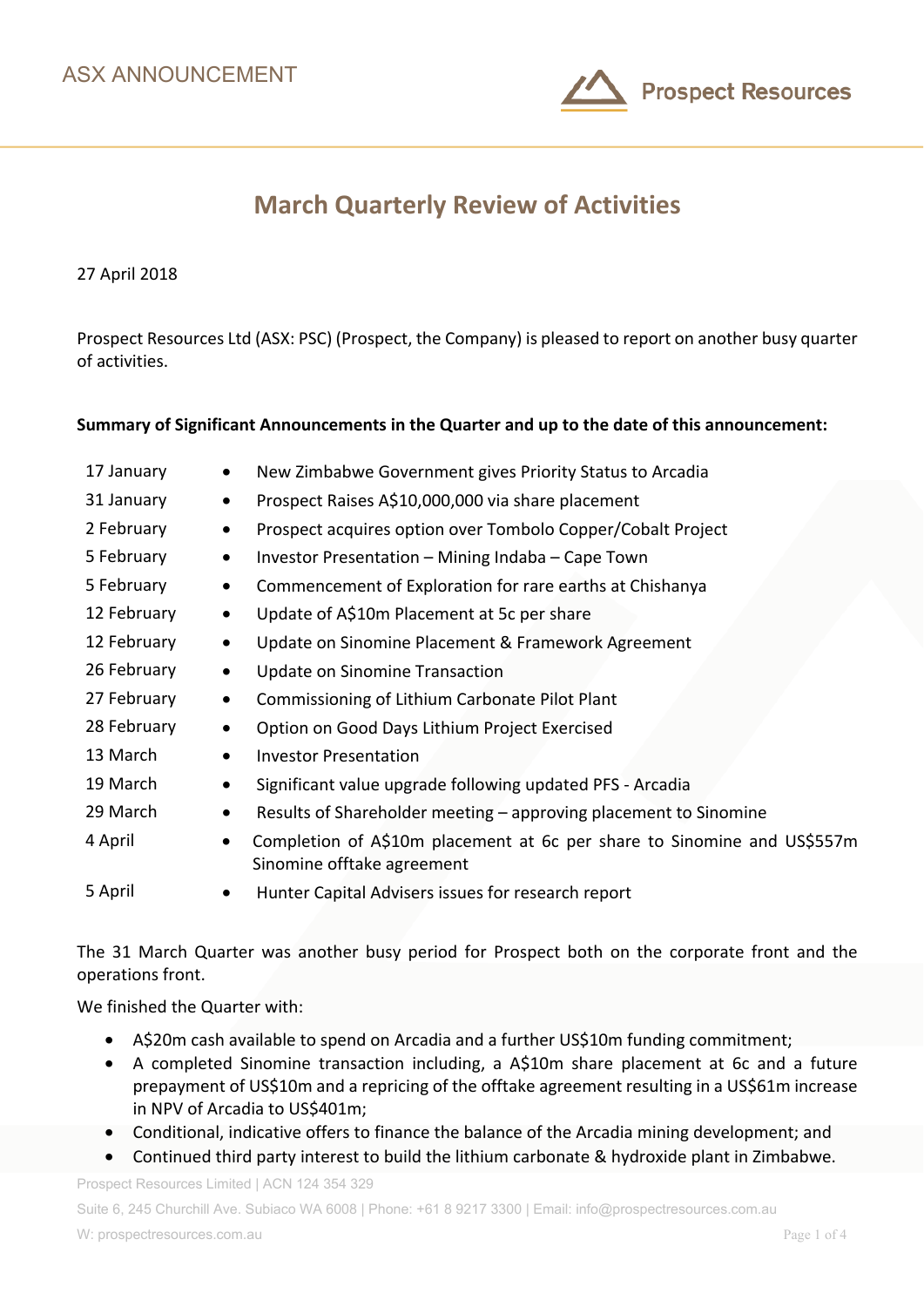

### **Arcadia - Sinomine Transaction**

Following receipt of shareholder approval to complete the share placement to Sinomine on 29 March 2018 and receipt of A\$10,000,000, Prospect completed the share placement to Sinomine of 166,666,667 fully paid ordinary shares in Prospect at 6c per share (a premium to the original placing price of 5c per share).

In addition to completion of the placement, Prospect announced that certain terms under the conditional offtake agreement between Prospect and its Zimbabwean subsidiary, Examix Investments (Pvt) Limited (the **Seller**) and Sinomine Resource had been favourably renegotiated in respect of the spodumene and petalite pricing formula such that the NPV of the Arcadia Lithium Project located in Zimbabwe (the **Project**) has increased by US\$61m, from US\$340m to US\$401m. The spodumene and petalite pricing formula, consistent with other industry contracts, is linked to the lithium carbonate price. (Please refer to ASX announcement dated 19 March 2018 for basis of calculation of US\$340m NPV, which has now increased to US\$401m).

Further amendments included the requirement for Sinomine Resource to prepay US\$10,000,000 under the offtake agreement with these funds being payable upon installation of the ball mill at the Project.

Prospect has also reduced the offtake volumes to be supplied to Sinomine Resource to approximately 70% of earlier agreed volumes. Offtake volumes are now classified as tonnes of spodumene, petalite and lithia units, giving Prospect the flexibility to alter supply quantities of spodumene and petalite provided the total lithia units supplied are satisfied. The surplus is expected to give Prospect flexibility to negotiate offtake terms with other lithium downstream customers and enable Prospect to divert additional spodumene and petalite volumes to a proposed company owned, lithium carbonate facility.

Prospect also cancelled the build and finance component of the original transaction. Cancellation of the build contract for the process facility, mine and associated infrastructure on site enables Prospect to dictate the build timetable and process. We believe that taking control of the build process for the process facility and mine will enable Prospect to commence construction of the mine and process facility in a shorter period of time and potentially bring forward revenues. Prospect has all necessary mining licences and environmental approvals to commence construction of the mine, process facility and tailings dam.

Prospect intends to enter into first engineering contracts and pioneer mine strip and tailings dam construction contracts during April 2018. Importantly, by taking control of the build process, Prospect can ensure a greater local Zimbabwean input with respect to suppliers and workers. We are committed to building Africa's largest lithium mine with, where possible, a Zimbabwe sourced workforce.

# **Tombolo Copper/Cobalt Project**

During the Quarter, the terms of the Option Agreement were unable to be met by the vendor and this option has lapsed.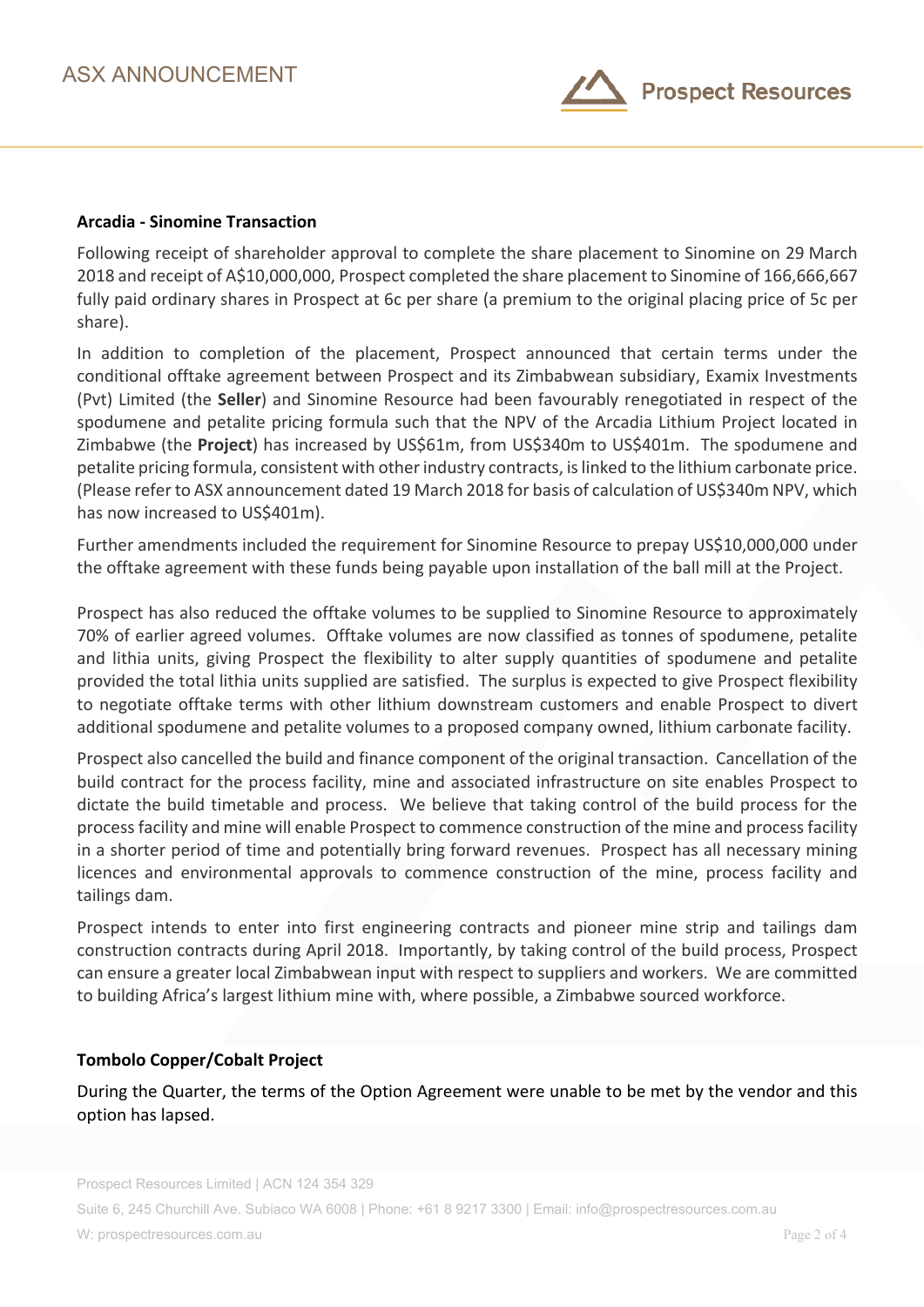

## **Option over Good Days Lithium Project**

During the Quarter, the option over the Good Days Lithium Project was exercised. Whilst the immediate focus is on bringing Arcadia into production as soon as possible, we continue to carry out low level exploration at Good Days.

#### **Farming – Arcadia Surface Rights**

Cropping continues on the leased land around the mine property with 60 hectares of dry land maize and 60 hectares of soya beans drying in the field and due for reaping in the coming weeks . This project forms part of Prospect's ongoing commitment to local stakeholders and communities. These farming operations are expected to provide an additional source of employment within the region and a small source of income to Prospect.

### **Summary of Activities Planned for the 30 June 2018 Quarter**

#### **Arcadia High Grade Lithium Project**

- Complete process plant design
- Execute first mining contracts
- Ground breaking ceremony to mark the commencement mining operations at Arcadia
- Continue talking to potential Lithium Carbonate Facility partners

#### **Other Acquisitions**

- Continue to investigate additional lithium regionally
- Accelerate potential cobalt acquisitions in the DRC

#### **Corporate Promotion**

The Company intends to participate in a number of investor and trade events over the 2018 year to promote Prospect, Arcadia and Zimbabwe.

Upon a date being set for the ground breaking ceremony at Arcadia, an invitation will be issued to all shareholders to attend.

*Investors should note that the above activities may change as and when results are generated and as such they should simply be used as a guide to activities for the Quarter ending 30 June 2018*

Suite 6, 245 Churchill Ave. Subiaco WA 6008 | Phone: +61 8 9217 3300 | Email: info@prospectresources.com.au